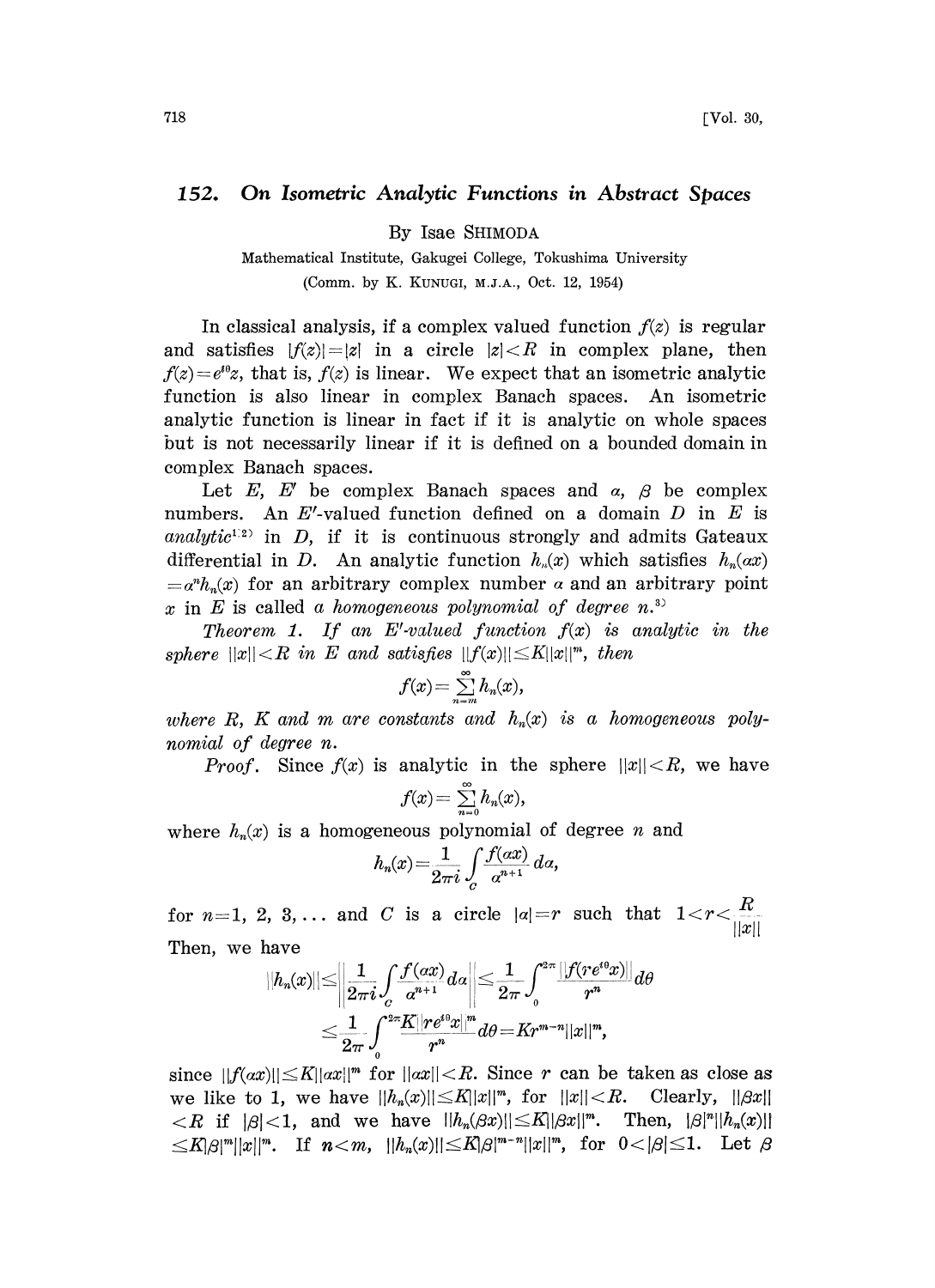tend to zero and we have  $||h_n(x)||=0$  for an arbitrary point in the sphere  $||x|| < R$ . Thus we can easily see that  $h_n(x) \equiv 0$  for  $n < m$ . This completes the proof.

Theorem 2. If an E'-valued function  $f(x)$  defined in a sphere  $||x|| < R$  in E is analytic and satisfies  $||f(x)|| = ||x||^m$ , then  $f(x) = \sum_{n=m}^{\infty} h_n(x)$ and  $||f(x)|| = ||h_m(x)|| = ||x||^m$ .

*Proof.* Appealing to Theorem 1, we have  $f(x) = \sum_{n=1}^{\infty} h_n(x)$ . Since  $||ax|| < R$  for an arbitrary point x in a sphere  $||x|| < R$  and  $|a| < 1$ , we have  $||f(ax)|| = ||ax||^m = |a|^m \cdot ||x||^m$  On the other hand,  $||f(ax)|| =$  $|| \sum h_n(x)a^n|| = |a|^m|| \sum h_n(x)a^{n-m}||.$  Then, we have  $||x||^m = ||$ for  $0 < |\alpha| < 1$ . Let  $\alpha$  tend to zero, we have  $||x||^m = ||h_m(x)||$ . Since x is an arbitrary point in the sphere  $||x|| < R$ , we can easily have  $||h_m(x)|| \equiv ||x||^m$ .

Especially, for  $m=1$ , we have the following Corollary.

Corollary. If an E'-valued function  $f(x)$  defined in a sphere  $||x|| < R$  in E is analytic and isometric, then  $f(x) = \sum_{n=1}^{\infty} h_n(x)$  and  $||f(x)||$  $= ||h_1(x)|| = ||x||.$ 

In the same way, we can prove the following modified extended Liouville's theorem.<sup>1)4)</sup>

Theorem 3. Let E'-valued function  $f(x)$  be an analytic function defined for all finite values in E. If  $||f(x)|| \le 0(||x||^m)$  as  $||x|| \to \infty$ ,  $f(x)$  is a polynomial of degree m at most.

From Theorems 1 and 3, we can easily have following theorem. Theorem 4. If an E'-valued function  $f(x)$  is analytic on whole space E and satisfies  $||f(x)|| \le K ||x||^m$  for all finite values in E, then  $f(x)$  is a homogeneous polynomial of degree m.

Corollary. If an E'-valued function  $f(x)$  defined on whole points in E is analytic in E and satisfies  $||f(x)|| = ||x||^m$ , then  $f(x)$  is a homogeneous polynomial of degree m. Especially, if  $||f(x)|| = ||x||$ ,  $f(x)$  is linear.

Thus we see that an E'-valued function  $f(x)$  is linear if it is analytic and isometric on whole space, but  $f(x)$  is not necessarily linear and satisfies only  $||f(x)|| = ||h_1(x)||$ , if it is isometric and analytic in a bounded domain as Corollary of Theorem 2 and following examples show.

Let  $\Omega$  be complex- $D_w$ -spaces. Put

$$
f(z) = \left(z\left(\frac{N+z}{2N}\right), z\left(\frac{N+z}{2N}\right)^{\frac{1}{2}}, \ldots, z\left(\frac{N+z}{2N}\right)^{\frac{1}{n}}, \ldots\right),
$$

which is an  $\Omega$ -valued function defined in a circle  $|z| < N$  in complex which is an *s*-valued function defined in a circle  $|z| < N$  in complex<br>plane, where  $\left(\frac{N+z}{2N}\right)^{\frac{1}{n}}$  is considered on one branch of its Riemann